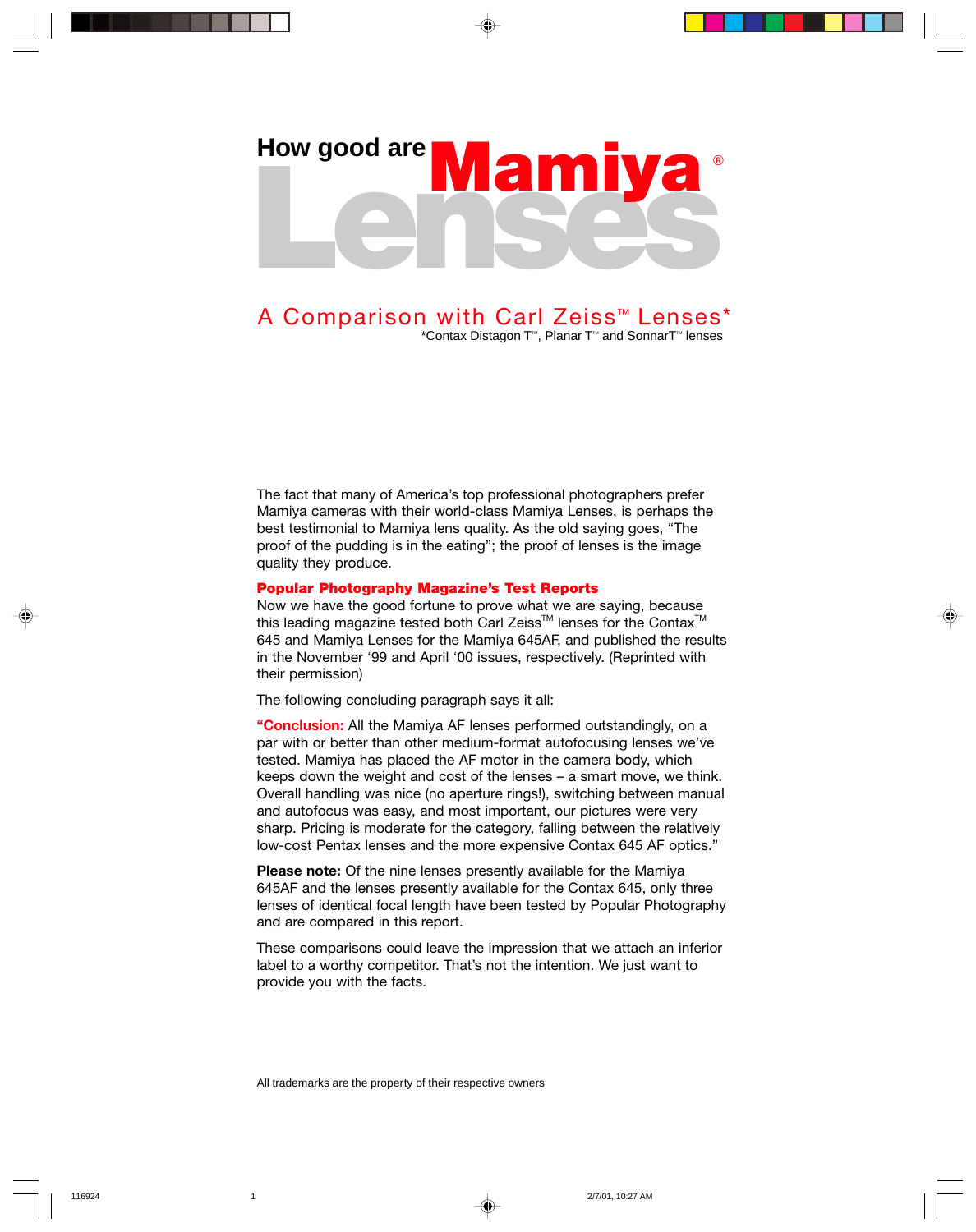## **Popular Photography® Magazine Lens Testing Results**

**The numbers below indicate resolution in Lines/mm at center and corners of image.**

Mamiya lens resolution results below are taken from the April 2000 issue of Popular Photography.

Contax lens resolution results below are taken from the November 1999 issue of Popular Photography.

|        | <b>Resolution at corners</b> |    |               |    |               |    |               |    |
|--------|------------------------------|----|---------------|----|---------------|----|---------------|----|
| f-stop | <b>Mamiya</b>                |    | <b>Contax</b> |    | <b>Mamiya</b> |    | <b>Contax</b> |    |
| 2.8    | excellent                    | 50 | excellent     | 50 | very good     | 28 | good          | 24 |
| 4      | excellent                    | 62 | excellent     | 70 | very good     | 31 | very good     | 31 |
| 5.6    | excellent                    | 78 | excellent     | 78 | very good     | 35 | good          | 28 |
| 8      | excellent                    | 70 | excellent     | 70 | excellent     | 39 | very good     | 35 |
| 11     | excellent                    | 65 | excellent     | 70 | excellent     | 45 | very good     | 35 |
| 16     | excellent                    | 62 | excellent     | 62 | excellent     | 42 | excellent     | 36 |
| 22     | excellent                    | 50 | excellent     | 50 | excellent     | 39 | very good     | 32 |
| 32     |                              |    | very good     | 40 |               |    | good          | 28 |

#### **Mamiya 645 AF 45mm f/2.8 & Contax Distagon T\* 45mm f/2.8**

#### **Mamiya 645 AF 80mm f/2.8 & Contax Planar T\* 80mm f/2**

| <b>Resolution at center</b> |               |    |               |    |               | <b>Resolution at corners</b> |               |    |  |  |
|-----------------------------|---------------|----|---------------|----|---------------|------------------------------|---------------|----|--|--|
| f-stop                      | <b>Mamiya</b> |    | <b>Contax</b> |    | <b>Mamiya</b> |                              | <b>Contax</b> |    |  |  |
| 2                           |               |    | excellent     | 53 |               |                              | acceptable    | 18 |  |  |
| 2.8                         | excellent     | 70 | excellent     | 53 | excellent     | 35                           | acceptable    | 21 |  |  |
| 4                           | excellent     | 78 | excellent     | 67 | excellent     | 44                           | acceptable    | 25 |  |  |
| 5.6                         | excellent     | 68 | excellent     | 84 | excellent     | 49                           | good          | 28 |  |  |
| 8                           | excellent     | 70 | excellent     | 75 | excellent     | 44                           | good          | 33 |  |  |
| 11                          | excellent     | 70 | excellent     | 67 | excellent     | 44                           | excellent     | 41 |  |  |
| 16                          | excellent     | 62 | excellent     | 53 | excellent     | 39                           | excellent     | 40 |  |  |
| 22                          | excellent     | 48 | excellent     | 53 | good          | 31                           | very good     | 35 |  |  |

#### **Mamiya 645 AF 210mm f/4 IF & Contax Sonnar T\* 210mm f/4**

|        | <b>Resolution at corners</b> |    |               |    |               |    |               |    |
|--------|------------------------------|----|---------------|----|---------------|----|---------------|----|
| f-stop | <b>Mamiya</b>                |    | <b>Contax</b> |    | <b>Mamiya</b> |    | <b>Contax</b> |    |
| 4      | excellent                    | 77 | excellent     | 64 | excellent     | 49 | very good     | 28 |
| 5.6    | excellent                    | 70 | excellent     | 51 | excellent     | 49 | excellent     | 34 |
| 8      | excellent                    | 69 | excellent     | 51 | excellent     | 54 | excellent     | 40 |
| 11     | excellent                    | 69 | very good     | 45 | excellent     | 54 | very good     | 36 |
| 16     | excellent                    | 54 | very good     | 40 | very good     | 43 | good          | 33 |
| 22     | good                         | 43 | excellent     | 45 | good          | 30 | very good     | 36 |
| 32     | good                         | 34 | very good     | 40 | acceptable    | 27 | excellent     | 38 |
| 45     |                              |    | good          | 36 |               |    | good          | 33 |

\* " – " denotes that a value is not applicable.

\*\* The Mamiya AF 55mm f/2.8 and AF APO 300mm f/4.5 IF lenses are not included in above comparisons.

There are no direct equivalent focal lengths in the Contax autofocus lens system.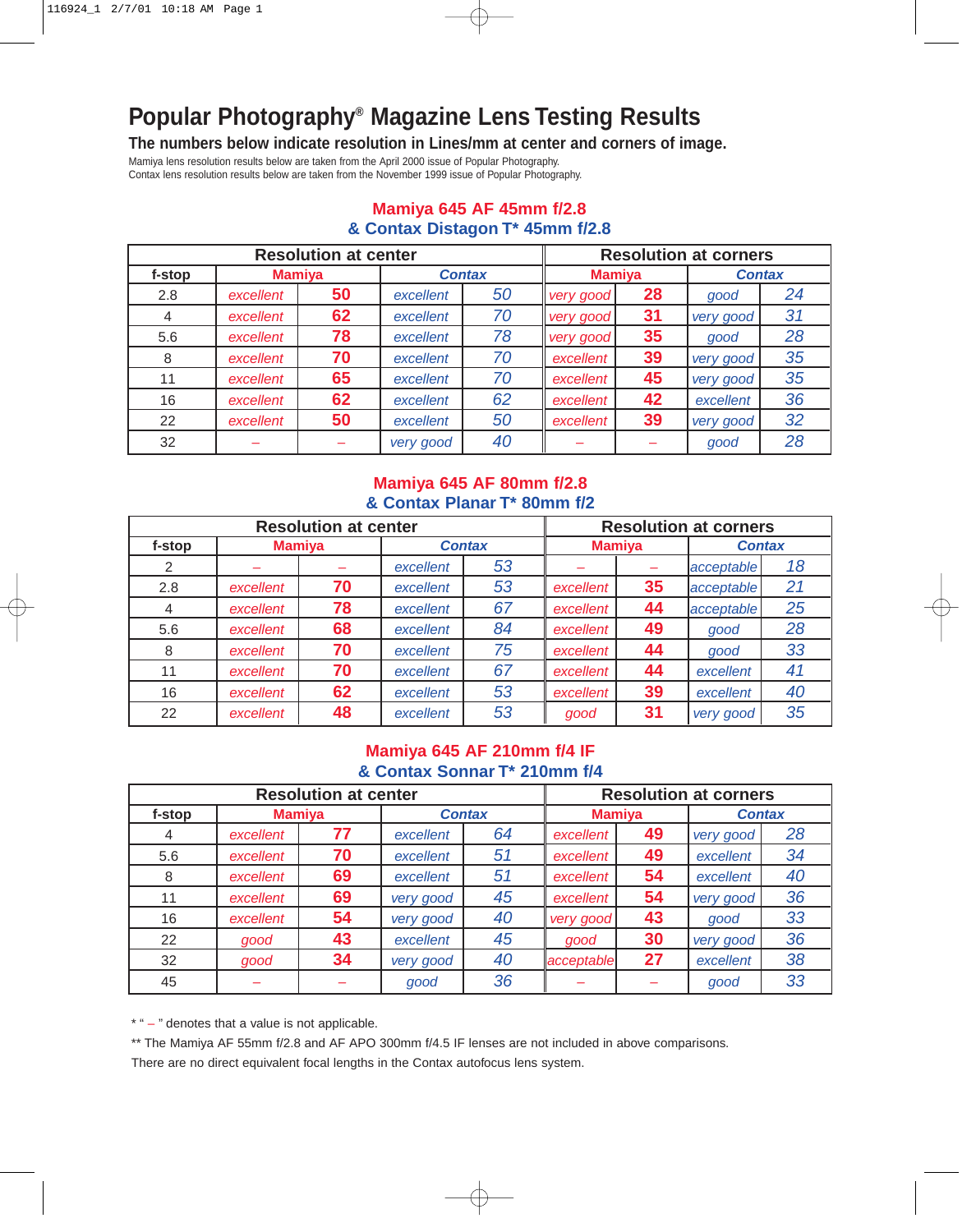### Popular Photography Lens Resolution Tests Comparison



Popular Photography Lens Resolution Tests Comparison